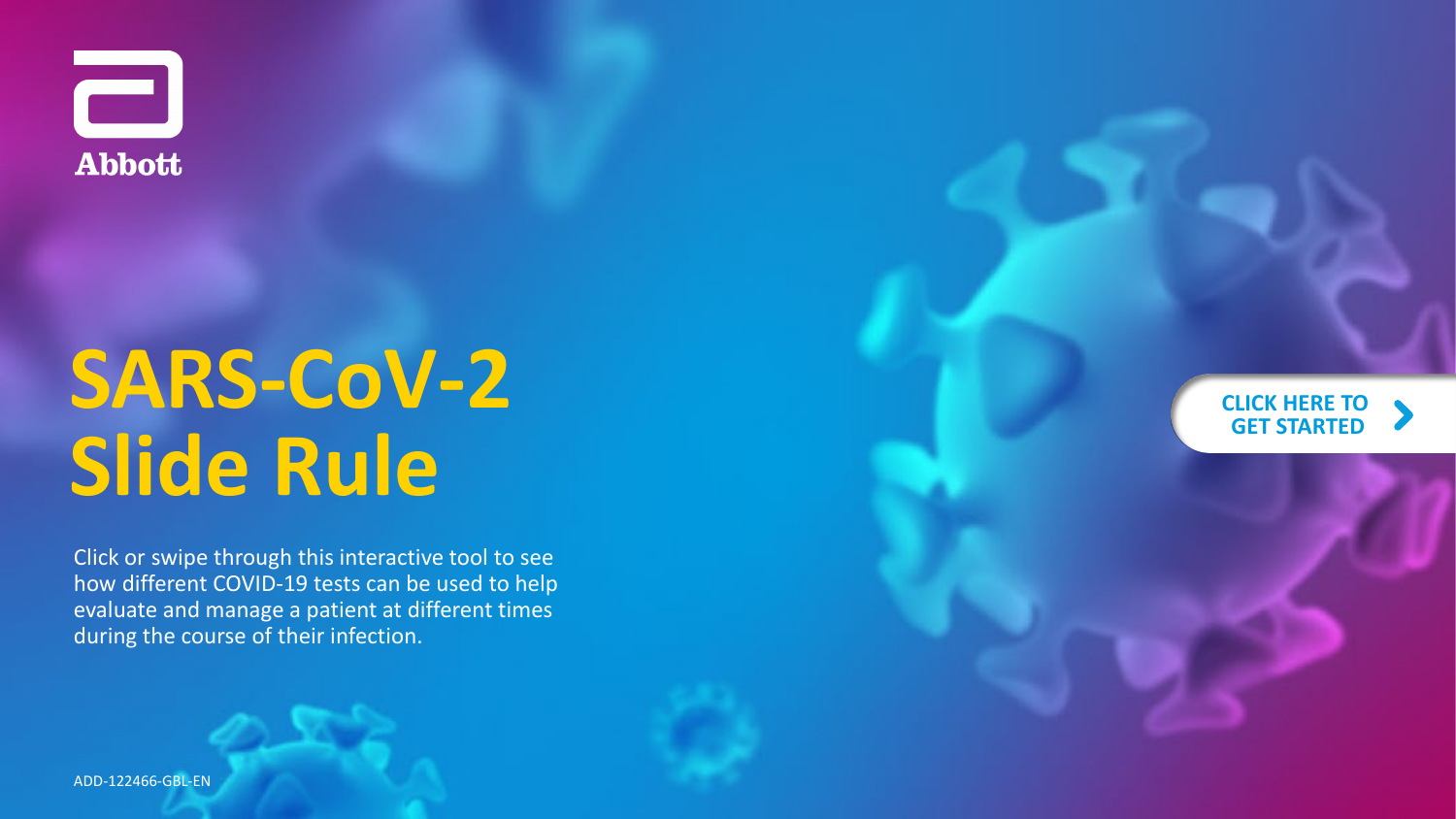<span id="page-1-0"></span>

**X** Click on the arrows to move the slider forward or backward

#### Patient may be in the initial period of infection when antibodies are not yet produced or are under the limit of detection.<sup>1-11</sup>

Following vaccination, viral load and antigen, if present, will be low and likely not detected.14

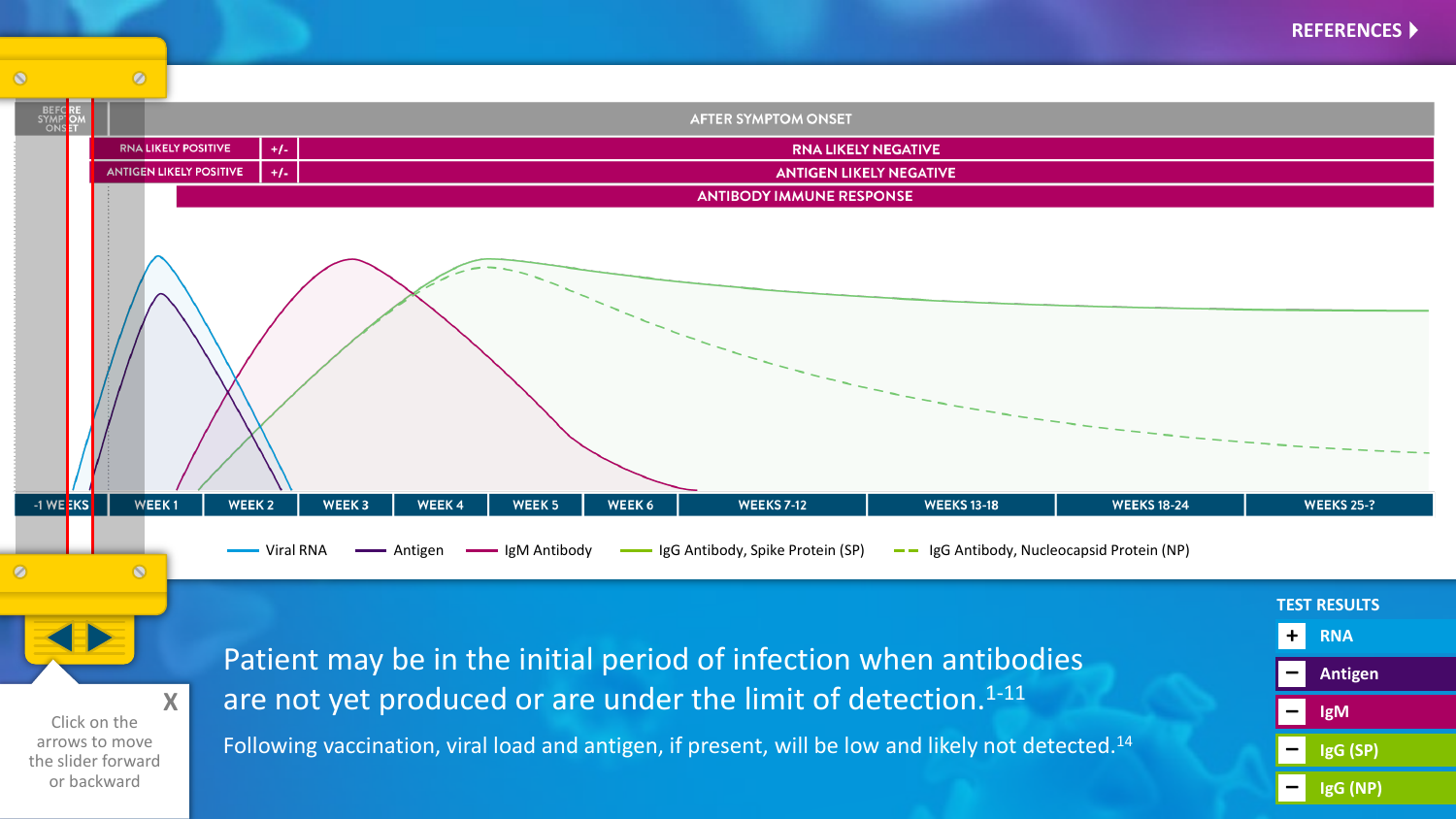

**Antigen**

**IgG (SP)** 

**IgG (NP)** 

**IgM**

**+**

**–**

**–**

**–**



## Individual has an active infection and has not developed an immune response.<sup>1-11</sup>

Following vaccination, viral load and antigen, if present, will be low and likely not detected.<sup>14</sup>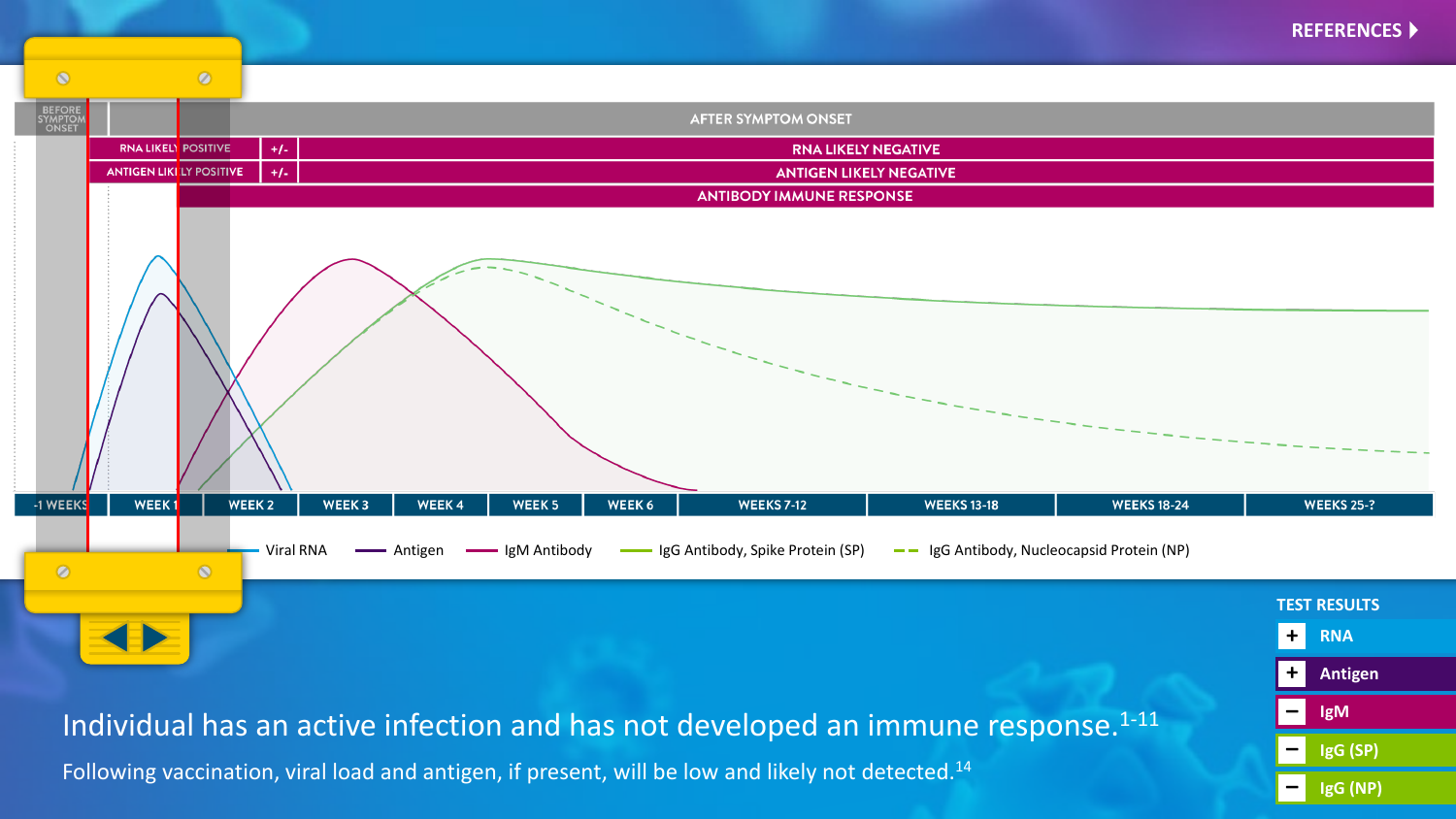

Patient is in the active phase of infection and has started to develop an immune response with antibody production.<sup>1-11</sup>

Following vaccination, viral load and antigen, if present, will be low and likely not detected.<sup>14</sup>

**RNA Antigen IgM IgG (SP) IgG (NP) TEST RESULTS + + + – –**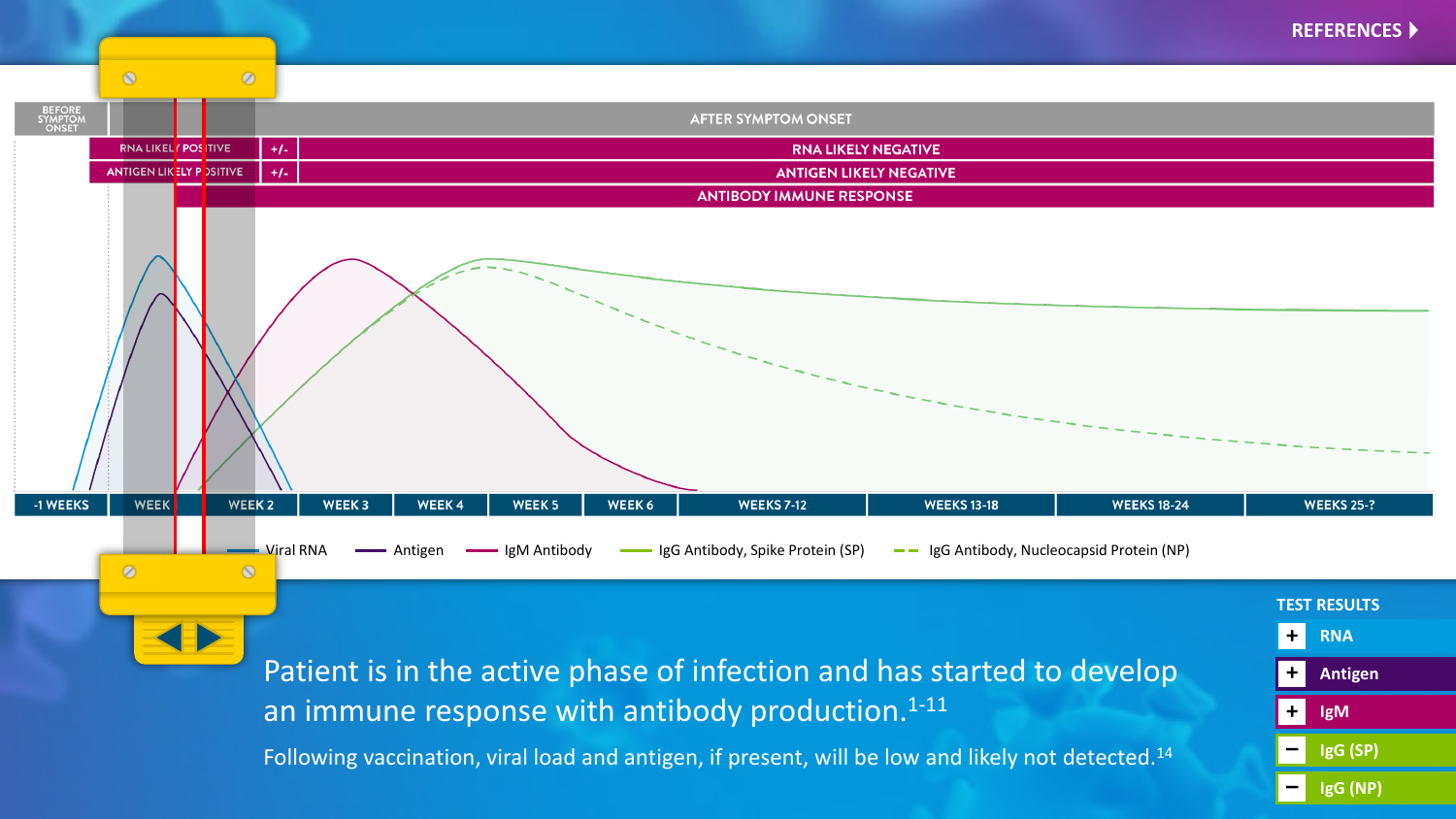![](_page_4_Figure_0.jpeg)

**IgM**

**+**

**+**

**+**

**IgG (SP)** 

**IgG (NP)** 

Patient is still in the active phase of the infection; immune response has progressed.<sup>1-11</sup>

Both IgM and IgG appear in vaccinated patients. IgG/IgM Nucleocapsid (NP) are only detected following attenuated whole virus vaccines and/or natural infections.<sup>15, 16, 17</sup>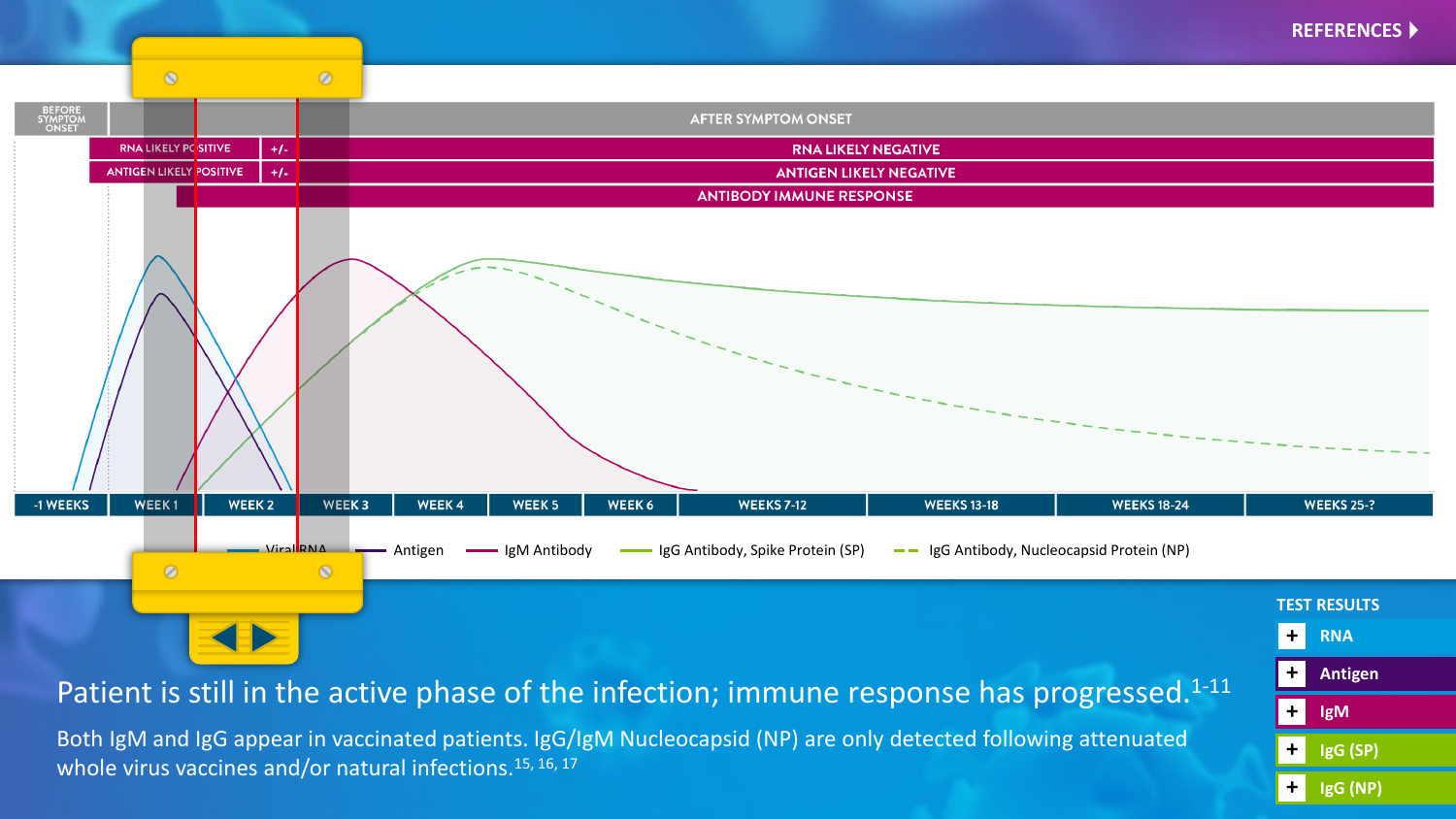![](_page_5_Figure_0.jpeg)

**RNA** 

**+/-**

**+/-**

**+**

**+**

**+**

**TEST RESULTS** 

**IgM**

**Antigen**

**IgG (SP)** 

**IgG (NP)** 

![](_page_5_Figure_1.jpeg)

Patient may still be in the active phase of infection but RNA and Antigen may be negative. Specific IgM antibodies to SARS-CoV-2 may be detectable in COVID-19 patients during the symptomatic phase of the disease after RNA is no longer detectable. $1-11$ 

Both IgM and IgG appear in vaccinated patients. IgG/IgM Nucleocapsid (NP) are only detected following attenuated whole virus vaccines and/or natural infections.<sup>15, 16, 17</sup>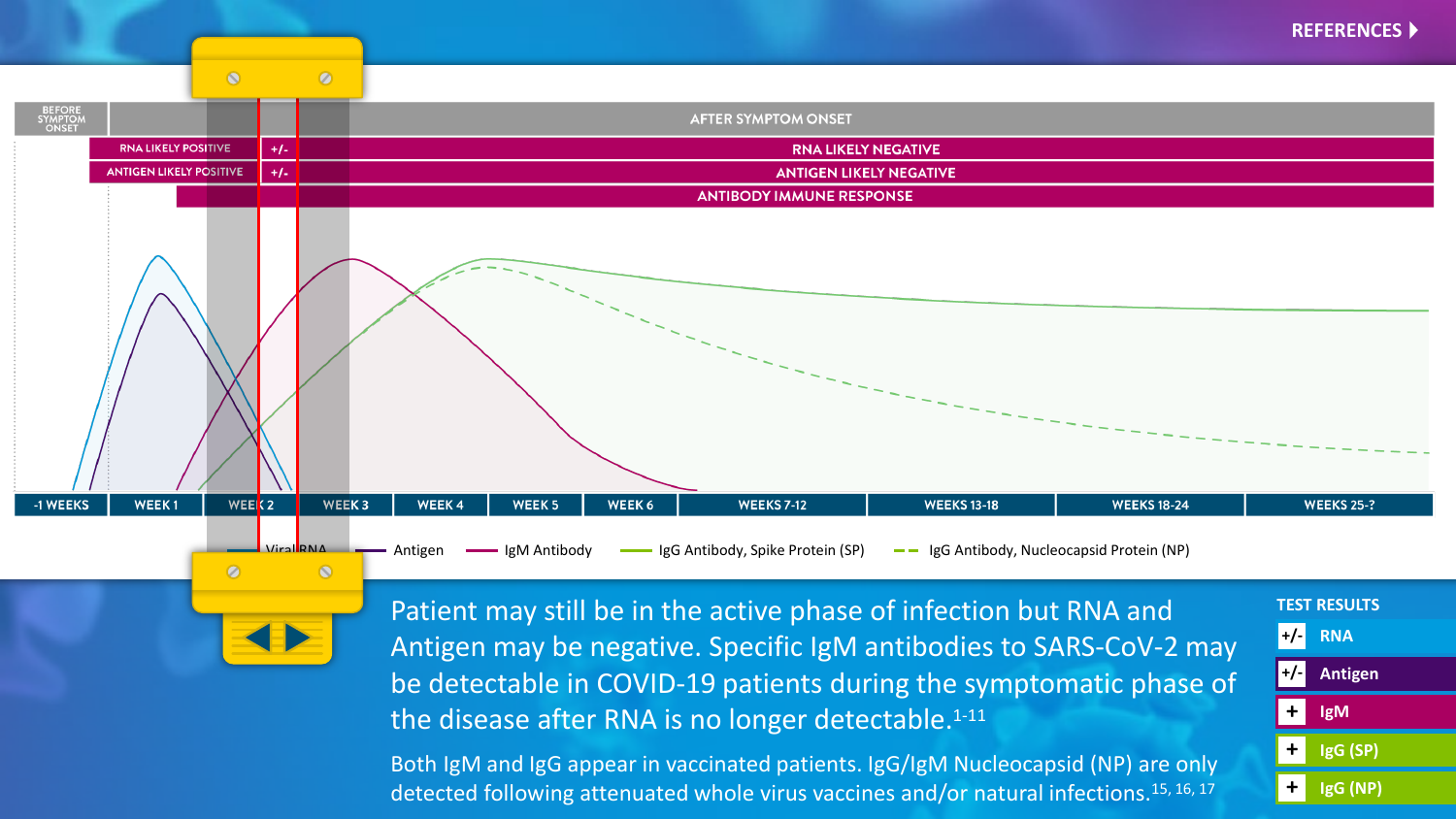![](_page_6_Figure_0.jpeg)

Both IgM and IgG appear in vaccinated patients. IgG/IgM Nucleocapsid (NP) are only detected following attenuated whole virus vaccines and/or natural infections.<sup>15, 16, 17</sup>

**IgG (SP) IgG (NP) +**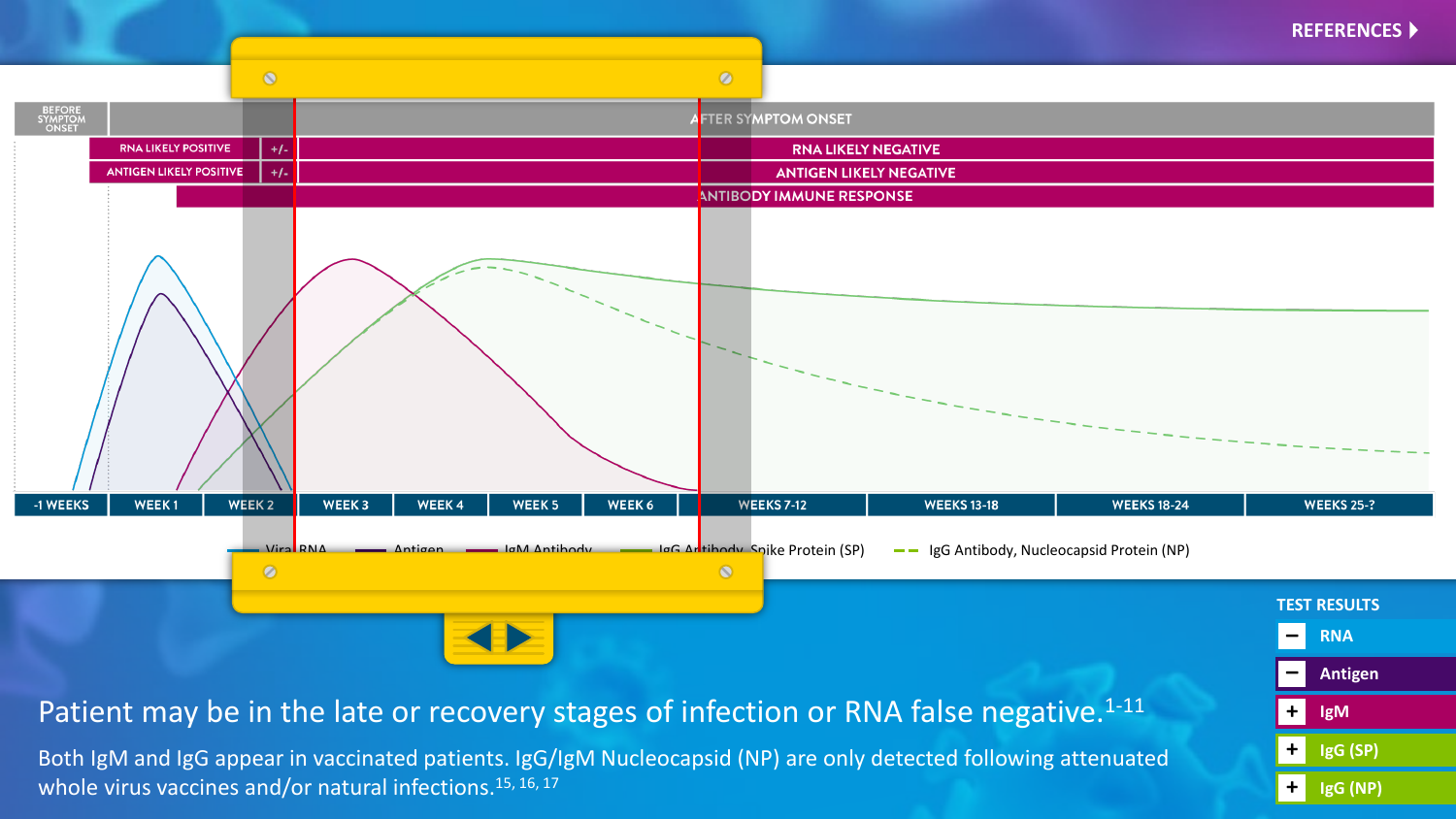![](_page_7_Figure_0.jpeg)

![](_page_7_Figure_1.jpeg)

**RNA Antigen IgM IgG (SP) IgG (NP) – – – +** Antibodies may be detected following a natural infection or vaccination.<sup>1-13</sup> IgG Spike (SP) is detected and IgG Nucleocapsid (NP) is not detected following a spike protein based vaccine. IgG Nucleocapsid (NP) and Spike (SP) would be positive following natural infection or attenuated whole virus vaccine.<sup>15, 16, 17</sup> IgG Nucleocapsid (NP) has a shorter half life than IgG Spike (SP).<sup>18</sup> Antibody titers for convalescent plasma require high titer levels of neutralizing antibody. Titer levels can be defined independently and are measurable for IgG Nucleocapsid and Spike RBD assays.<sup>19</sup>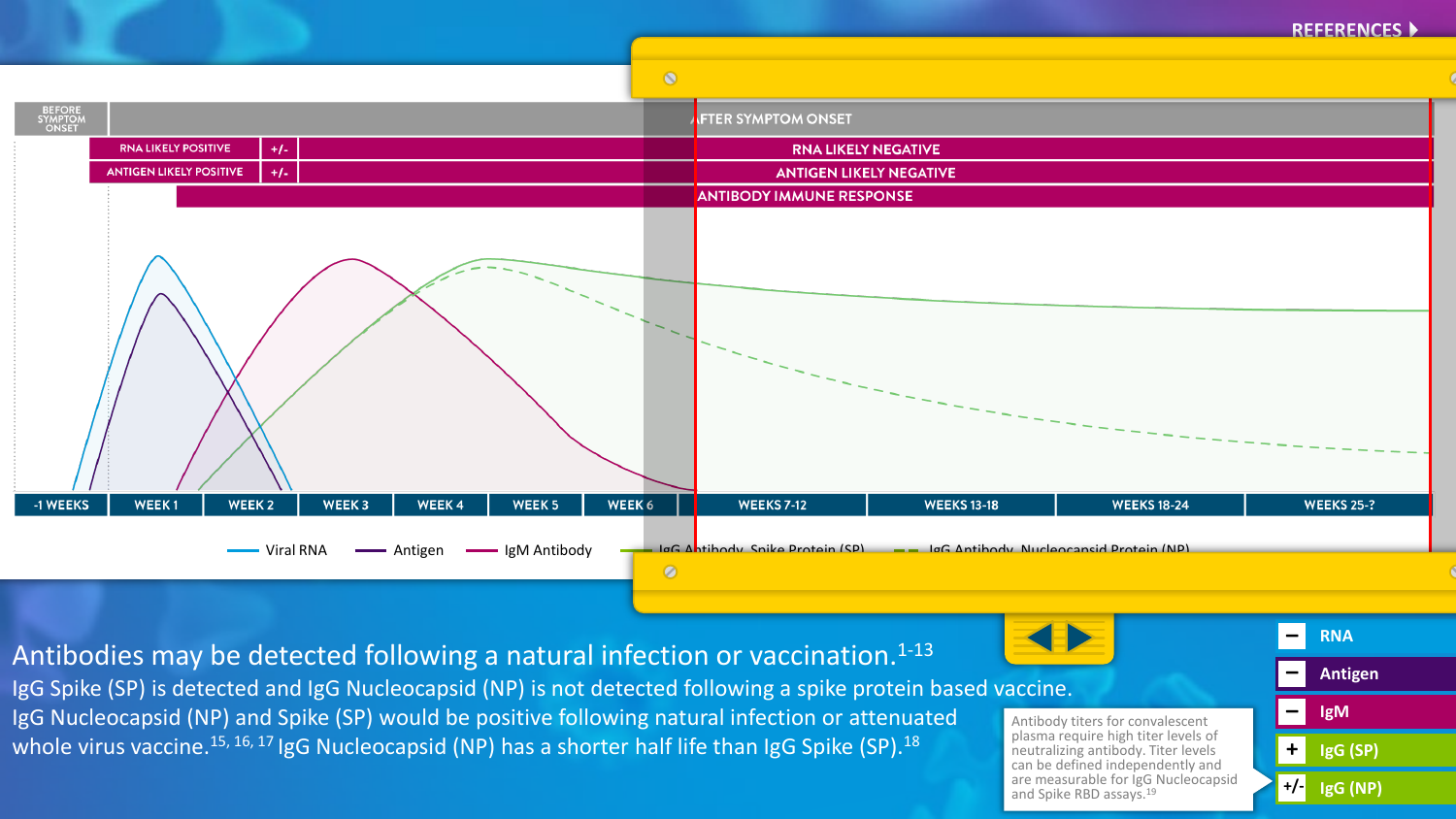# **SARS-CoV-2 Viral/Antibody Infection Interpretation**1-17

| <b>TEST RESULTS</b> |                |            |            |                      | <b>GENERAL INTERPRETATION**</b>                                                                                                              |
|---------------------|----------------|------------|------------|----------------------|----------------------------------------------------------------------------------------------------------------------------------------------|
| <b>RNA</b>          | <b>Antigen</b> | <b>IgM</b> | IgG(SP)    | IgG(NP)              |                                                                                                                                              |
| ÷.                  |                |            |            |                      | Patient may be in the initial period of infection when antibodies are not yet produced or are under the limit of detection.                  |
| $\ddagger$          |                |            |            |                      | Patient is in the active phase of infection and has started to develop an immune response with antibody production.                          |
| $-1$                | $-1$           |            |            |                      | Patient may be in the early stage of infection. RNA or antigen result may be undetectable due to timing or specimen<br>collection technique. |
| ÷.                  |                |            |            | $\ddot{\phantom{1}}$ | Patient is likely in the latter stage of infection, particularly when PCR cycle counts are high which suggest residual RNA<br>remnants.      |
|                     |                |            | $\ddot{+}$ | $\ddagger$           | Patient is likely in the late or recovery stages of a natural infection or vaccinated with an attenuated whole virus vaccine.                |
|                     |                |            | ╋          |                      | Antibodies detected following a natural infection or a spike protein-based vaccination.                                                      |
|                     |                |            |            | $\ddot{\phantom{1}}$ | Patient has recovered or has been infected in the past or vaccinated with an attenuated whole virus vaccine.                                 |
|                     |                |            |            |                      | Antibodies detected following a natural infection or a spike protein-based vaccination.                                                      |

\*\*Test results must be considered with other clinical data available to the clinician.

![](_page_8_Picture_4.jpeg)